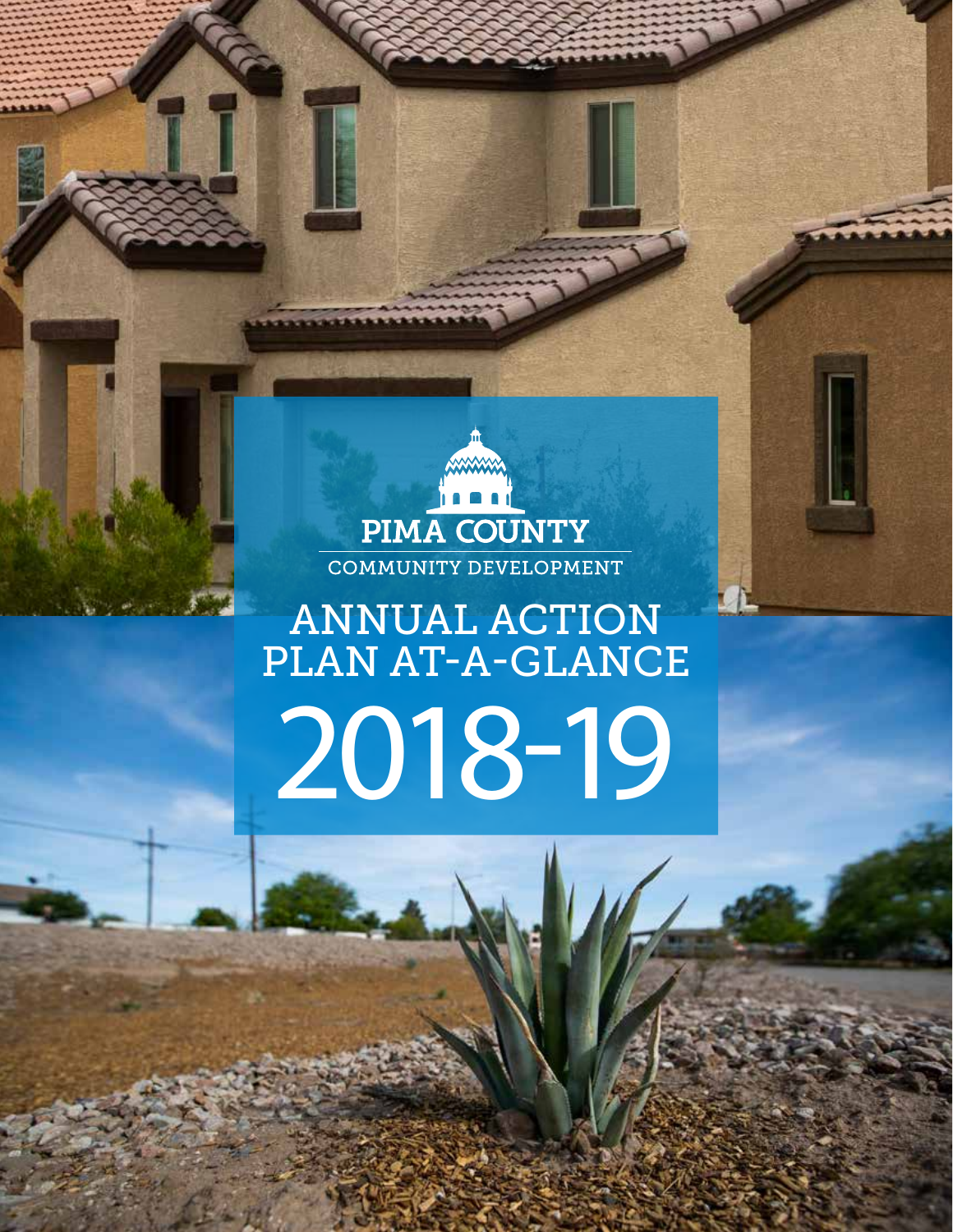# EXECUTIVE SUMMARY

The Pima County Community Development and Neighborhood Conservation Department (CDNC) distributes local and federal funding to meet human services, housing, and community needs. The Annual Action Plan (AAP) describes planned activities in the coming year and the relationship of the activities to the five-year goals of the City of Tucson / Pima County Consolidated Plan covering Federal Fiscal Years 2015-2019. The AAP is required by the U.S. Department of Housing and Urban Development (HUD) and serves as the formal application for the use of the HUD Community Development Block Grant (CDBG) and Emergency Solutions Grant (ESG) programs. CDNC also receives HUD HOME Investment Partnership Program (HOME) funds through the City of Tucson-Pima County HOME Consortium. HUD directly contracts with Pima County for CDBG and HOME, while the City of Tucson is the lead for the HOME Consortium. The full AAP report submitted to HUD is also attached to this document.

The formal FY 2018 AAP was approved by the Pima County Board of Supervisors on May 1, 2018 and submitted to HUD. The formal version of the AAP is attached at the end of this document, as well as descriptions of federal, state, and local funding sources. This AAP At-A-Glance document is designed to provide brief descriptions of CDNC divisions, programs, and planned activities in FY 2018, including funding announcements for Pima County CDBG and ESG HUD entitlements, as well as other leveraged resources, organized as follows.

# I. SUMMARY OF RESOURCES

## **Divisions:**

- Community & Rural Development
- Affordable Housing
- Home Repair & Weatherization
- Homeless & Special Populations
- Outside Agency Program
- General Obligation Bonds, FEMA & NSP

| <b>FY 2018-19 Summary of Resources</b>                                                         |             |  |  |
|------------------------------------------------------------------------------------------------|-------------|--|--|
| <b>HUD Consolidated Plan Resources</b>                                                         |             |  |  |
| <b>Community Development Block Grant (CDBG)</b>                                                | \$2,903,833 |  |  |
| <b>Emergency Solutions Grant (ESG)</b>                                                         | \$233,076   |  |  |
| <b>HOMF</b>                                                                                    | \$1,020,169 |  |  |
| <b>Other Federal Resources</b>                                                                 |             |  |  |
| HUD Housing Opportunities for Persons with HIV/AIDS (HOPWA)                                    | \$451,333   |  |  |
| NSP1 & 2 Program Income                                                                        | \$750,000   |  |  |
| FEMA Emergency Food & Shelter Program                                                          | \$411,233   |  |  |
| <b>EPA Community Wide Brownfields Grant</b>                                                    | \$175,000   |  |  |
| <b>Local Resources</b>                                                                         |             |  |  |
| Outside Agency Program - General Funds                                                         | \$3,450,786 |  |  |
| General Obligation Bonds for Affordable Housing & Neighborhood<br><b>Reinvestment Programs</b> | \$0         |  |  |
| <b>Housing Rehabilitation and Weatherization Specific Resources</b>                            |             |  |  |
| US Department of Energy (DOE)                                                                  | \$45,840    |  |  |
| US Health and Human Services, Low Income Home Energy Assistance Program<br>(LIHEAP)            | \$136,555   |  |  |
| Southwest Gas                                                                                  | \$23,083    |  |  |
| <b>Trico Electric</b>                                                                          | \$10,000    |  |  |
| <b>Tucson Electric Power</b>                                                                   | \$45,000    |  |  |
| <b>Total CDNC Resources</b>                                                                    | \$8,905,908 |  |  |

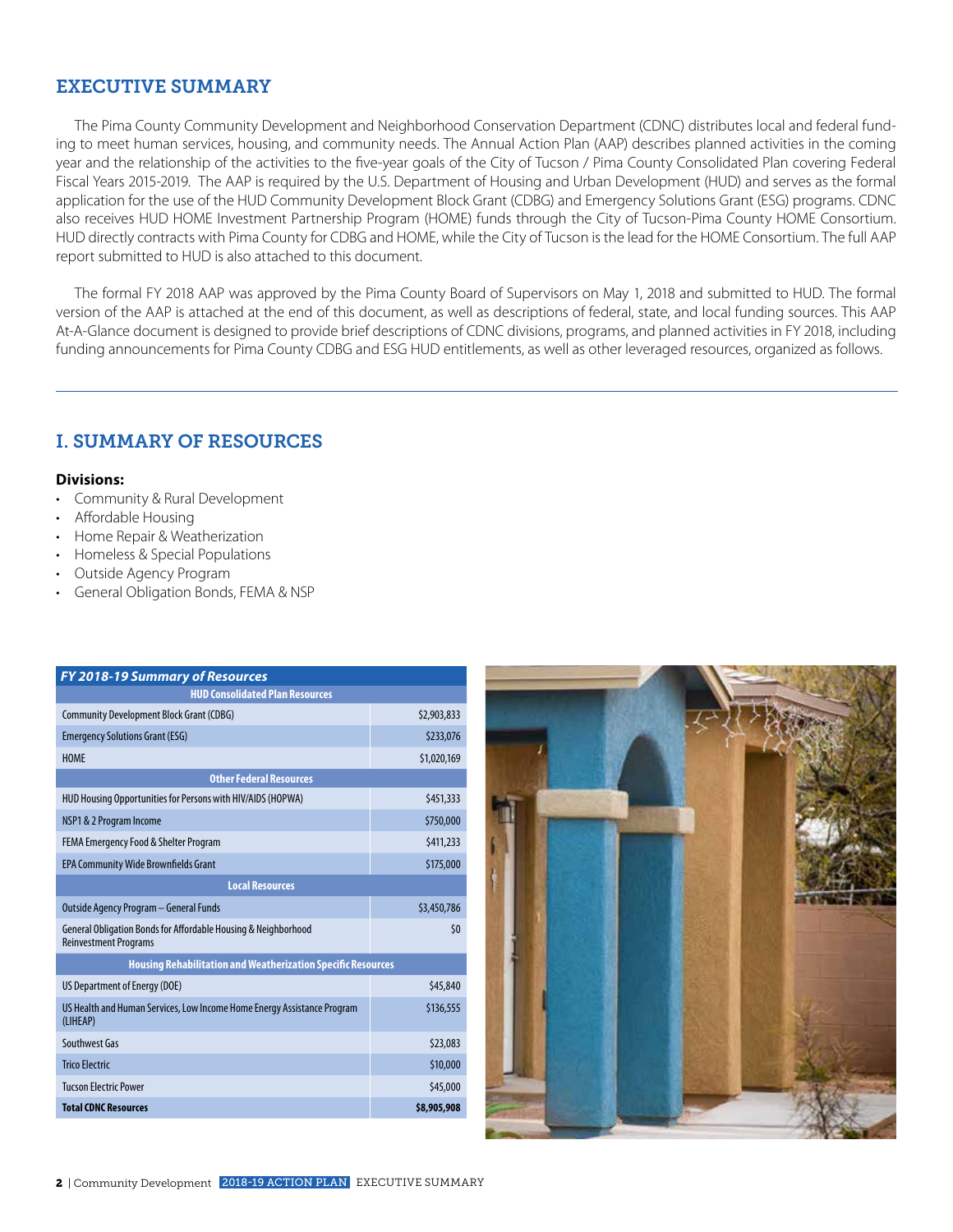# II. COUNTY PROCESS

#### **Citizen Participation**

The Citizen Participation Plan initiates the AAP process to program HUD funds by conducting community outreach activities throughout Pima County's urban and rural communities. The CDNC team coordinates and schedules with respective Board of Supervisor staff, County department heads, community groups, town coordinating councils, and other organizations that conduct regularly planned public meetings to encourage citizen attendance, community participation, and open discussion of emerging community needs. Meetings conducted during the Citizen Participation Plan serve to present the FY 18-19 Community Planning Application and allow staff to provide technical assistance to area agencies that may apply for HUD funding. In FY 2018-19, CDNC held a total of 20 community forums and technical assistance workshops in communities throughout Pima County to discuss available funding and identify local goals and objectives.

#### **Target Areas**

All areas of unincorporated Pima County and incorporated jurisdictions outside the City of Tucson are eligible to apply for CDBG funds through Pima County. Some areas are eligible for designation through HUD as a Community Development Target Area (CDTA). Flowing Wells is designated as both a CDTA and a Neighborhood Revitalization Strategy Area (NRSA); an area that is eligible for revitalization, including Brownfields, economic development, and community development activities. The CDTA designation supports the CDBG National Objective of providing benefit to low- and moderate-income (LMI) persons on an area basis utilizing available Summary Data from HUD. To be designated as a CDTA, at least 51% of the population in a Census Designated Place or Block Group must be LMI, as required by HUD. In areas not designated as CDTA's, Pima County will work with area agencies to distribute and collect census information via surveys in order to establish LMI status. Currently, the following regions are certified as Target Areas:

- Ajo
- Amado (Pending)
- **Arivaca**
- Avra Valley
- **Cardinal**
- Catalina
- **Continental**
- Drexel Heights
- Flowing Wells
- Kleindale
- Marana
- Oracle/Ina Neighborhoods
- Rillito
- Robles Junction/Three Points
- Saguaro Foothills
- South Nogales Highway
- The Stravenues
- Trailerrancho Estates
- Valencia West

#### *HUD Designated Eastern Pima County Target Areas 2015 Update*

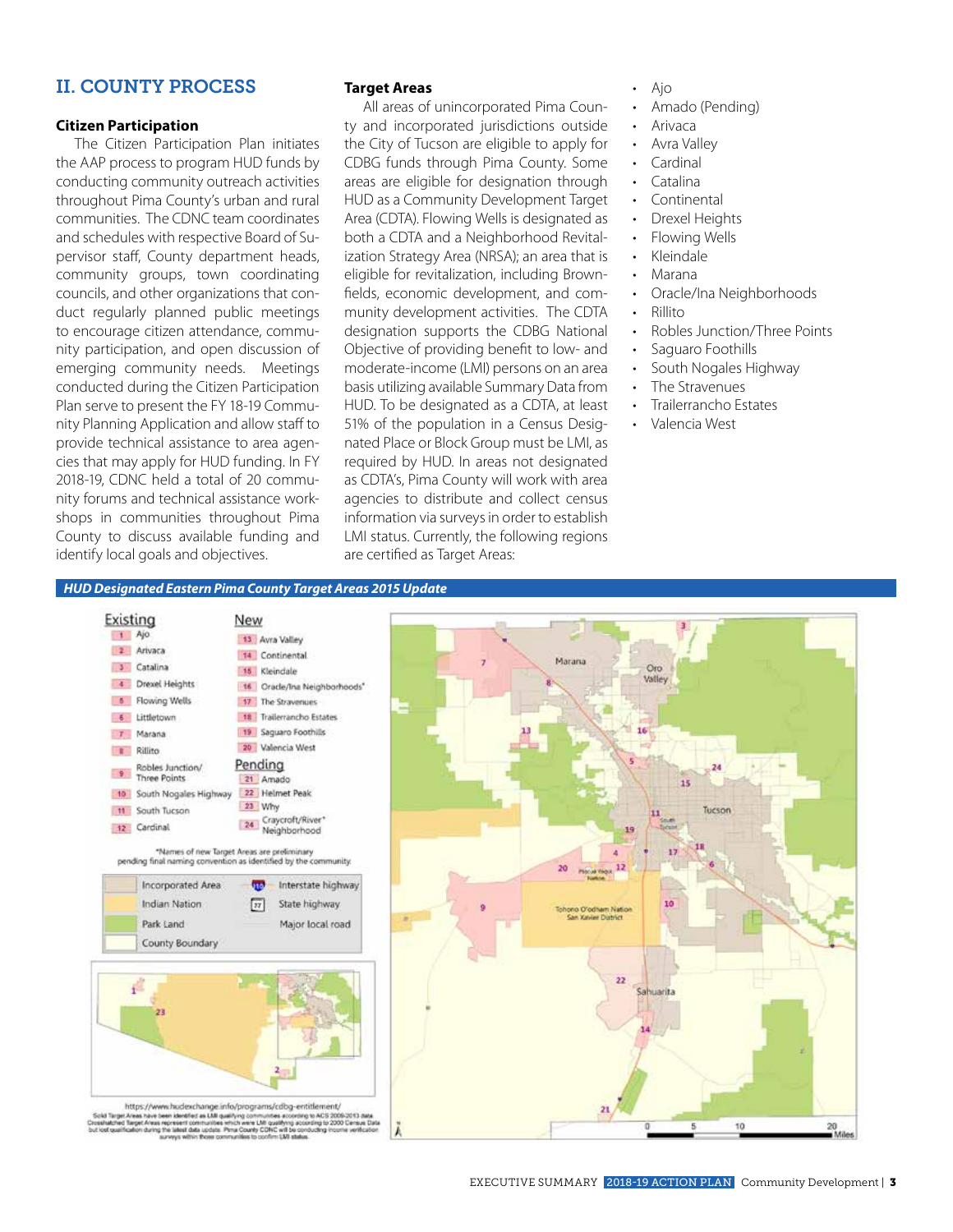## **FY 2015-2019 Consolidated Plan Priorities**

Sustaining healthy, thriving communities is the central theme of the City of Tucson-Pima County Five Year Consolidated Plan (Consolidated Plan), as well as Pima County's long-term community development goal. In accordance with this goal, the Consolidated Plan leverages federal, state, and local resources, allocating funds to serve five primary goals. These following goals lay the foundation for AAP objectives and activities to be carried out in FY 18-19:

- 1. Affordable Rental Housing;
- 2. Affordable Owner Housing;
- 3. Homelessness;
- 4. Community and Rural Development; and
- 5. Homelessness and Special Populations

#### **County Review and Approval Process**

The County Administrator is tasked with overseeing departmental operations; providing information to the BOS; and reviewing all formal HUD documents pertaining to County policies and actions. Prior to County Administrator review, a draft AAP is published on Pima County's website for public comment. Following the completion of the AAP, it is then submitted to Mr. Chuck Huckelberry for approval to be sent to the Board of Supervisors.

Following County Administrator approval, CDNC files a request for the AAP be placed on the Board of Supervisors' meeting agenda to obtain BOS approval for the plan to be sent to HUD. The FY 18-19 AAP was approved by the Board of Supervisors on May 1, 2018.

# III. CDNC RESOURCES

HUD CDBG, ESG, and other leveraged resources are distributed annually or semi-annually through an online Community Planning Application process administered per the requirements of CDNC's Citizens Participation Plan. Available HOME funds are programmed and awarded via an open and continuous application process through a consortium agreement with the City of Tucson. Each program managed by CDNC has written requirements designed to meet local needs while complying with Federal regulations and County policies.

Including recaptured funds, from programs completed under budget or canceled, the financial impact to the County is a total of \$4,285,078 in HUD entitlement grant revenue for FY 18-19 as detailed below:

| <b>CDNC RESOURCES</b>                         |                     |                          |                        |  |
|-----------------------------------------------|---------------------|--------------------------|------------------------|--|
| <b>HUD Grant</b>                              | FY 16/17 Allocation | <b>Recaptured Funds*</b> | <b>Total Available</b> |  |
| <b>CDBG</b>                                   | \$2,903,833         | \$0                      | \$2,903,833            |  |
| ESG                                           | \$233,076           | \$0                      | \$233,076              |  |
| <b>HOME</b>                                   | \$1,020,169         | \$128,000                | \$1,148,169            |  |
| TOTAL HUD GRANT REVENUE FY 18-19: \$4,285,078 |                     |                          |                        |  |

\*Recaptured funds are defined as funds that have been defaulted on the terms of a grant award, or for which the sub-grantee has determined that they are not able to expend the full grant allocation, and therefore is returned to the County. CDNC staff maintains due diligence efforts in monitoring programs to ensure funds are spent in a timely manner and utilized per the terms of the contract.

# IV. COMMUNITY & RURAL DEVELOPMENT (CRD) DIVISION

CRD administers CDBG-funded activities, including, but not limited to, public services, economic development, public facilities, and infrastructure improvements. In addition to important HUD funding resources, CRD also manages other programs and planning activities to fully compliment and leverage HUD funds.

#### **CDBG Program Detail**

Pima County's FY 18-19 CDBG allocation is \$2,903,833. Please note that the FY 18-19 allocations provided are subject to change, as funded agencies may undergo internal changes, such as agency failure due to loss of other funding sources, agency takeover by another nonprofit, or the agency cannot fulfill the requirements of the proposed contract. In these instances, CDBG funds may be recaptured for other uses. For this year's AAP, the following CDBG activities address seven community development goals identified in the Consolidated Plan:

#### **GOAL: Human/Public Services**

\$ 419,600 for public service activities to reduce the incidence of poverty, meet basic needs and alleviate the effects of crisis for 9,084 people.

#### **GOAL: Economic Development**

 Pima County Community Development did not fund any activities under the Economic Development category for CDBG eligible activities in FY 2018-19.

# **GOAL: Owner-occupied Housing Rehabilitation, Emergency Repair & Weatherization**

\$1,222,000 of CDBG funds will be used for housing rehabilitation activities including roofing, electrical, plumbing and HVAC, emergency home repair and home adaptations through several non-profits including: Pima County CDNC, Community Home Repair Projects of Arizona (CHRPA), DIRECT Center for Independence, Habitat for Humanity Tucson, International Sonoran Desert Alliance, and the Town of Marana.

# **GOAL: Community Facilities & Infrastructure**

\$594,974 for revitalization of communities and improvements to public facilities and infrastructure that will benefit 57,403 low- and moderate- income (LMI) homeowners. (See attachment B for the HUD income limits table). This goal incorporates both Community Public Facilities and Infrastructure Improvement projects, including improvements to housing facilities.

#### **GOAL: Demolition of Unsafe Vacant Structures**

Demolish three unsafe vacant structures located throughout the County.

#### **GOAL: Brownfields Remediation**

\$175,000 will be used to leverage which includes US EPA Community-Wide Brownfields Assessment Grant Funds. CDBG Pima County Brownfield funds will be used to conduct lead and asbestos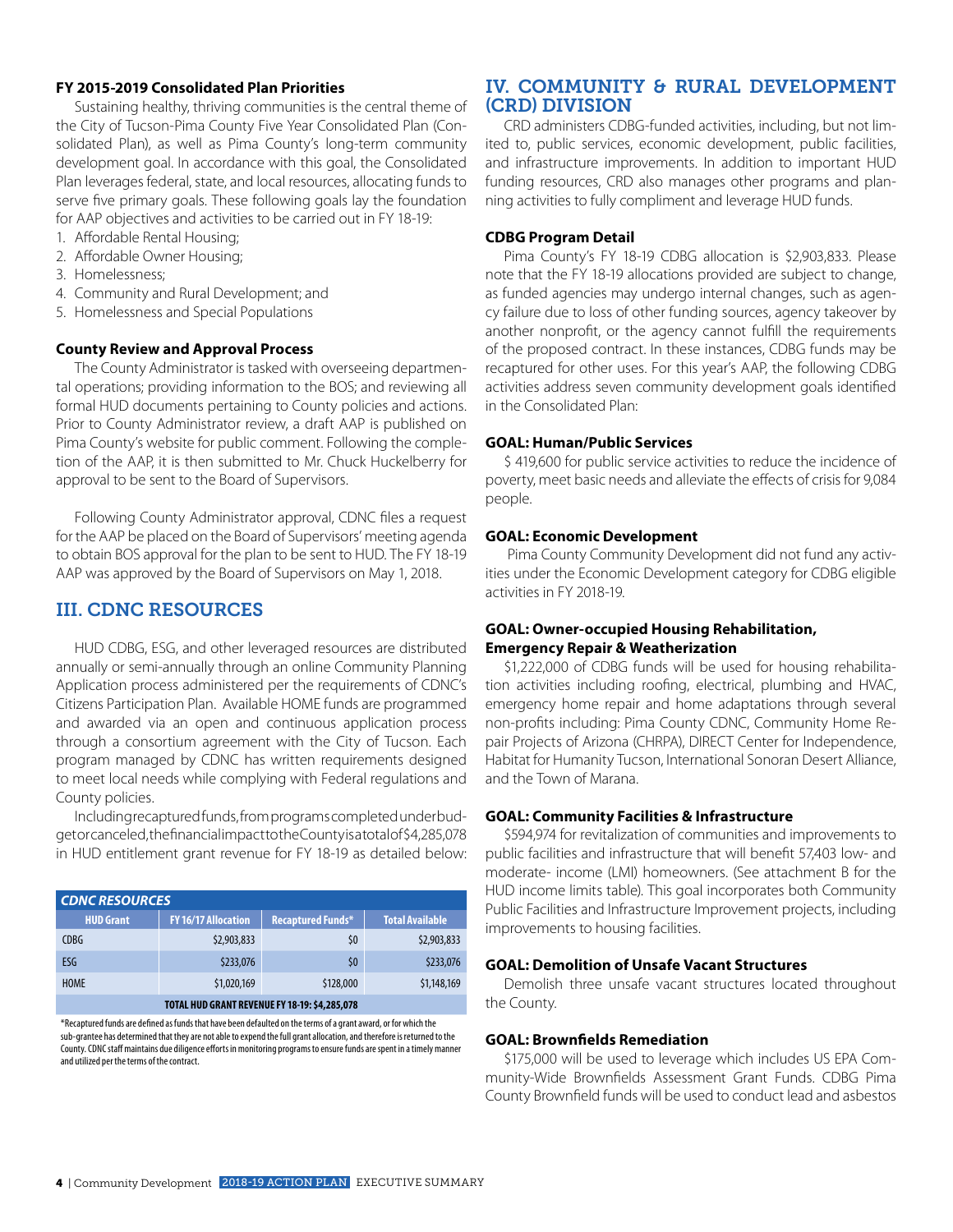surveys, environmental site assessments and remediation activities as appropriate in a 2-acre area. Pima County may coordinate with appropriate HUD staff before executing Brownfield activities for guidance.

# **GOAL: Administration of CDBG Programs**

\$567,259 in administration funds will ensure program compliance with statutory and regulatory requirements.

| <b>Public Services</b>                                   |                                                   |                |                                         |
|----------------------------------------------------------|---------------------------------------------------|----------------|-----------------------------------------|
| <b>Location/Agency</b>                                   | <b>Program</b>                                    | <b>Funding</b> | <b>Goal - People</b><br><b>Assisted</b> |
| Ajo Center for Sustainable<br>Agriculture                | Seeds of Future                                   | \$21,740       | 1,400                                   |
| Amistades, Inc.                                          | <b>Ellie Towne Teen Program</b>                   | \$15,000       | 45                                      |
| CCS dba Pio Decimo Center                                | <b>Getting Ahead</b>                              | \$30,000       | 40                                      |
| <b>Chicanos Por La Causa</b>                             | <b>Youth Programs</b>                             | \$10,000       | 110                                     |
| City of South Tucson                                     | Animal Control Program                            | \$13,000       | 5,650                                   |
| <b>City of South Tucson</b>                              | <b>Bicycle-Pedestrian Safety Program</b>          | \$10,000       | 50                                      |
| City of South Tucson                                     | <b>Code Enforcement Program</b>                   | \$13,000       | 5,650                                   |
| <b>City of South Tucson</b>                              | <b>Community Cleanup</b>                          | \$4,000        | 5,650                                   |
| City of South Tucson                                     | <b>Community Policing and Crime</b><br>Prevention | \$30,000       | 5,650                                   |
| <b>City of South Tucson</b>                              | <b>Youth Programs</b>                             | \$100,000      | 100                                     |
| <b>Drexel Heights Fire District</b>                      | <b>Family Safety Program</b>                      | \$11,560       | 300                                     |
| <b>Flowing Wells School District</b>                     | <b>Flowing Wells Family Resource</b><br>Center    | \$36,500       | 465                                     |
| <b>Friends of Robles Ranch</b>                           | Site Manager - My Friends Closet                  | \$12,000       | 50                                      |
| <b>Total CDBG Public Services</b><br>\$306,800<br>25,160 |                                                   |                |                                         |

| <b>Housing Rehabilitation, Emergency Repair &amp; Weatherization</b> |                                               |                |                                            |  |
|----------------------------------------------------------------------|-----------------------------------------------|----------------|--------------------------------------------|--|
| <b>Location/Agency</b>                                               | <b>Project</b>                                | <b>Funding</b> | $Goal -$<br><b>Housing</b><br><b>Units</b> |  |
| <b>International Sonoran Desert</b><br>Alliance                      | Ajo Builds                                    | \$50,000       | 5                                          |  |
| <b>Town of Marana</b>                                                | <b>Emergency Home Repair</b>                  | \$18,500       | $\overline{2}$                             |  |
| <b>Town of Marana</b>                                                | <b>Owner-Occupied Housing</b>                 | \$18,500       | $\overline{2}$                             |  |
| <b>Pima County CDNC</b>                                              | Home Repair Program                           | \$700,000      | 60                                         |  |
| Pima County CDNC                                                     | Septic Repair                                 | \$200,000      | 10                                         |  |
| <b>Community Home Repair</b><br><b>Projects of Arizona</b>           | <b>Emergency Home Repair Program</b>          | \$175,000      | 140                                        |  |
| <b>DIRECT Center for</b><br>Independence                             | Home Access Program at DIRECT<br>LLC          | \$50,000       | 8                                          |  |
| <b>Habitat for Humanity Tucson</b>                                   | Habitat Home Repair Owner-<br><b>Occupied</b> | \$50,000       | 5                                          |  |
| <b>Total CDBG Housing</b><br>\$1,252,000<br>232                      |                                               |                |                                            |  |

| <b>Public Facilities</b>                                 |                                                                |                |                                            |  |
|----------------------------------------------------------|----------------------------------------------------------------|----------------|--------------------------------------------|--|
| <b>Location/Agency</b>                                   | <b>Program</b>                                                 | <b>Funding</b> | <b>Goal - People</b><br><b>Benefitting</b> |  |
| Arivaca Coordinating Council/<br>Arivaca Human Resources | Human Resources Building Update                                | \$21,100       | 215                                        |  |
| Arva Water Co-op Inc.                                    | <b>Aging Meter Replacement</b><br>Program/ MXU Install Program | \$20,000       | 150                                        |  |
| <b>City of South Tucson</b>                              | Fire & Rescue Safety Equipment                                 | \$30,000       | 5,650                                      |  |
| <b>Community Food Bank, Inc.</b>                         | <b>CFB Partner Agency Investment</b>                           | \$45,000       | 45,000                                     |  |
| <b>Elephant Head Volunteer</b><br>Fire Dept.             | Elephant Head Volunteer Fire Dept.                             | \$50,000       | 300                                        |  |
| <b>Flowing Wells School District</b>                     | <b>Flowing Wells Resource Center</b>                           | \$15,000       | 465                                        |  |
| <b>Habitat for Humanity Tucson</b>                       | Shelter Technical Assistance &<br><b>Maintenance Support</b>   | \$45,000       | 2,700                                      |  |
| <b>Open Doors Community</b><br>School                    | <b>Open Doors Community School</b><br><b>Facilities</b>        | \$50,000       | 175                                        |  |
| Pima County CDNC                                         | <b>Commercial Façade</b>                                       | \$50,000       | 5                                          |  |
| Sahuarita Food Bank                                      | Sahuarita Food Bank Commercial<br>Kitchen                      | \$50,000       | 2,368                                      |  |
| <b>Southwest Community Center</b>                        | Southwest Community Center<br><b>Renovations</b>               | \$13,874       | 300                                        |  |
| <b>Watershed Management</b><br>Group                     | Green Stormwater Infrastructure<br>for Neighborhood Cleanup    | \$80,000       | 80                                         |  |
| <b>Total CDBG Public Facilities and Infrastructure</b>   | \$594,974                                                      | 57,403         |                                            |  |

# V. AFFORDABLE HOUSING

# **HOME Program Detail**

HOME Investment Partnerships Program (HOME) is dedicated to increasing availability as well as access to affordable housing for LMI households. HOME-funded activities for the program year (and with HOME funds from prior program years) will include the following allocation of HOME funds:

### **HOME Households Assisted, Units Produced, and Goals**

- Thirteen (13) homebuyers will receive Down Payment Assistance (DPA) through the jointly funded (City-County) DPA Program, which includes carry over and current dollars.
- Two (2) households will receive Homeownership Preservation assistance through the manufactured replacement housing program with Pima County Flood Control District.
- Six (6) households comprised of at-risk homeless and homeless referred by County employment and training program and/or County-approved inmate re-entry program will be provided decent affordable rental housing.
- Six (6) HOME units (new and rehabilitated) (includes FY 17 & 18 funds) – units will be reserved for elderly households, veterans, and low- and moderate -income families (LMI) (60% AMI or below).
- Rental Development: Seven (7) HOME units; anticipated that funds will be allocated to one (1) or more low-income housing tax credit projects funded by Arizona Department of Housing.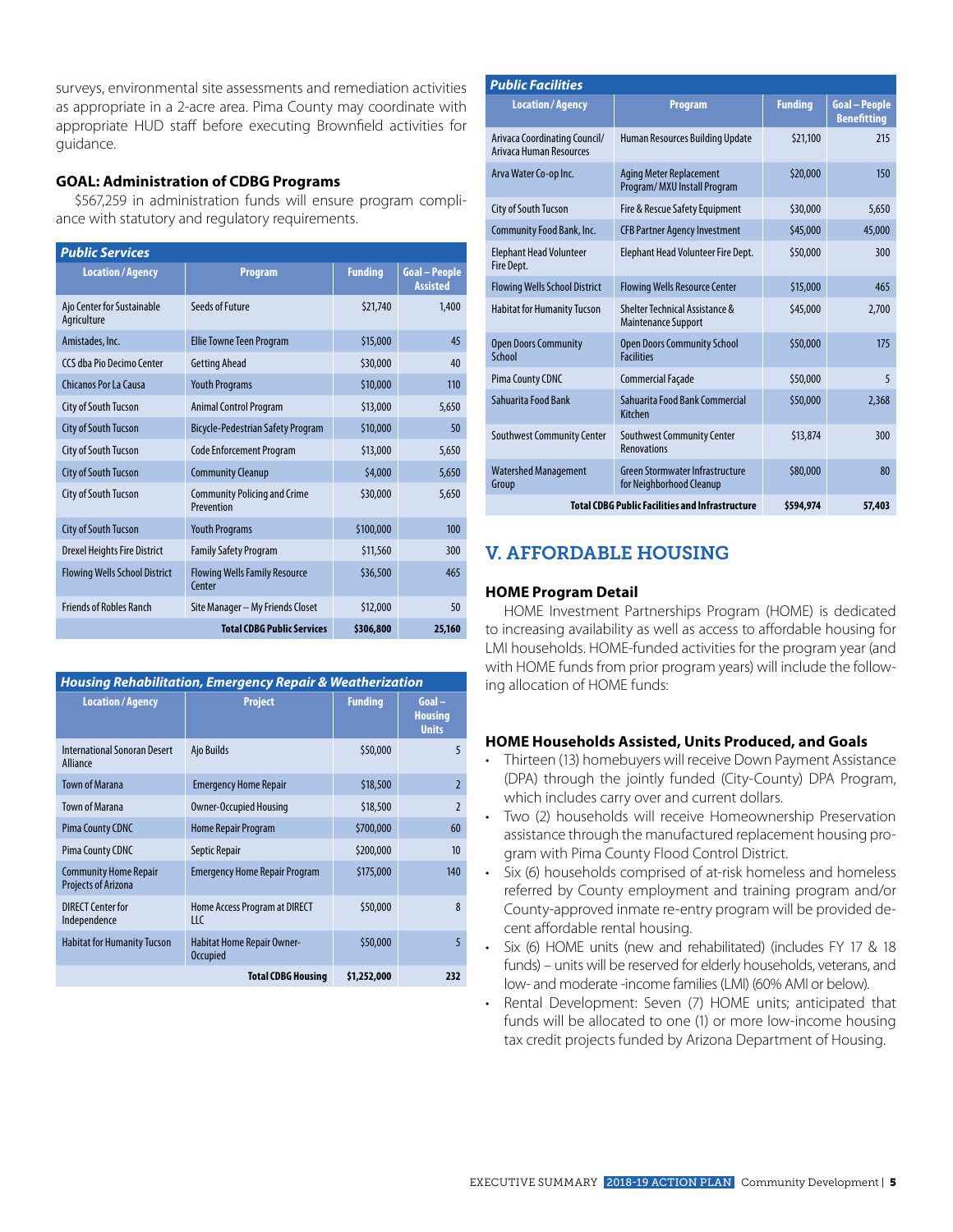## **GOAL: Promote homeownership**

Provide down payment and closing cost assistance to LMI households in partnership with the City of Tucson, local HUD approved housing counseling agencies and locally approved Community Housing Development Organizations (CHDO).

#### **GOAL: Promote the development of affordable workforce housing and transit-oriented housing**

Serve LMI homebuyers, tenants, and employer-assisted housing programs.

# **GOAL: Re-development of foreclosed properties and vacant/blighted properties**

Redevelopment to provide affordable, decent, and safe housing for LMI homebuyers.

| Administration*                                                             |                |  |  |
|-----------------------------------------------------------------------------|----------------|--|--|
| Agency                                                                      | <b>Funding</b> |  |  |
| <b>Town of Marana</b>                                                       | \$13,000       |  |  |
| <b>City of South Tucson</b>                                                 | \$35,000       |  |  |
| Pima County CDNC Department                                                 | \$494,259      |  |  |
| Southwest Fair Housing Council - Fair Housing &<br><b>Equal Opportunity</b> | \$25,000       |  |  |
| <b>Total CDBG Administration</b>                                            | \$567.259      |  |  |

\*CDBG caps all Administration costs at 20% of the Annual Award

### **GOAL: Development of affordable housing**

Assist eligible low and moderate income property owners in the development of affordable housing by waiving the Pima County Roadway Impact Fee.

#### **GOAL: Provide free financial education classes**

Help constituents reach the goals of self-sufficiency and homeownership. Classes include budgeting, credit repair and roadmap to homeownership.

| <b>HOME Funds</b>                                                                 |                   |                                     |                                 |  |
|-----------------------------------------------------------------------------------|-------------------|-------------------------------------|---------------------------------|--|
| <b>Activity</b>                                                                   | <b>Allocation</b> | Goal:<br><b>Households Assisted</b> | Goal:<br><b>Units Completed</b> |  |
| Homeownership DPA                                                                 | \$200,000         | 13 Households                       | 25                              |  |
| Homeownership<br>Preservation                                                     | \$180,000         | 2 Households                        | $\overline{2}$                  |  |
| <b>Tenant Based Rental</b><br><b>Assistance Pilot</b>                             | \$50,000          | 6 Households                        | 6                               |  |
| <b>Rental Development &amp;</b><br>Preservation                                   | \$349,440         | $\mathbf{0}$                        | 7                               |  |
| <b>Community Housing</b><br>Development<br>Organization (CHDO)<br>(County %)      | \$153,025         | 2 Households                        | $\overline{2}$                  |  |
| Administration                                                                    | \$81,588          |                                     |                                 |  |
| <b>Total (Does not</b><br>include prior year's<br>funds or recaptured<br>dollars) | \$1,014,053       | 23 Households                       | 42 Units                        |  |

# **GOAL: Provide Tenant Based Rental Assistance (TBRA)**

Pima County is releasing a Project Based Voucher Program that will assist low- and very low-income working families in transition (homeless or at-risk homeless families and individuals); initial assistance for the pilot program will be limited to individuals who referred through a County job training/education program or a County approved inmate re-entry program.

#### **GOAL: Provide affordable housing referral and information**

This information includes foreclosure assistance, through the Pima County Housing Center and web-based listings of affordable rental housing choices and service resources that are available on the web at PimaCountyHelp.org

#### **GOAL: Ongoing Monitoring**

Continuing monitoring of previously funded affordable housing activities for compliance with federal and local regulations.

# VI. HOMELESS AND SPECIAL POPULATIONS

# **EMERGENCY SOLUTIONS GRANT PROGRAM DETAIL**

The Emergency Solutions Grant (ESG) program provides funding to: 1) engage homeless individuals and families living on the street; 2) improve the number and quality of emergency shelters; 3) help operate shelters; 4) provide essential services to shelter residents; 5) rapidly re-house homeless individuals and families; and 6) prevent families and individuals from becoming homeless. The Emergency Solutions Grant activities listed below are selected in cooperation with the Tucson Pima Collaboration to End Homelessness.

#### **GOAL: Provide Emergency Shelter**

Utilize \$121,000 to operate emergency shelters for approximately 636 homeless persons.

### **GOAL: Prevent Homelessness**

\$94,595 will fund homelessness prevention activities for approximately 74 individuals.

#### **GOAL: Support Rapid Rehousing/Tenant Based Rental Assistance**

Provide rapid re-housing services for homeless individuals and families, as well as provide money to assist in paying rent. CDNC will leverage \$42,000 to house more than 50 persons.

#### **HOPWA Program Detail**

# *Housing Opportunities for People with HIV/AIDS (HOWPA) - \$1,385,585*

FY2018-19 will be the second year of a competitively-awarded \$1,385,585 three-year contract to provide permanent supportive housing to individuals living with HIV/AIDS and their families. Pima County and SAAF will renew the HOPWA competitive grant in 2017. Competitive HOPWA funding will provide funding for permanent housing units, tenant-based rental assistance, supportive services, and implementation of a centralized assessment system for clients with HIV/AIDS.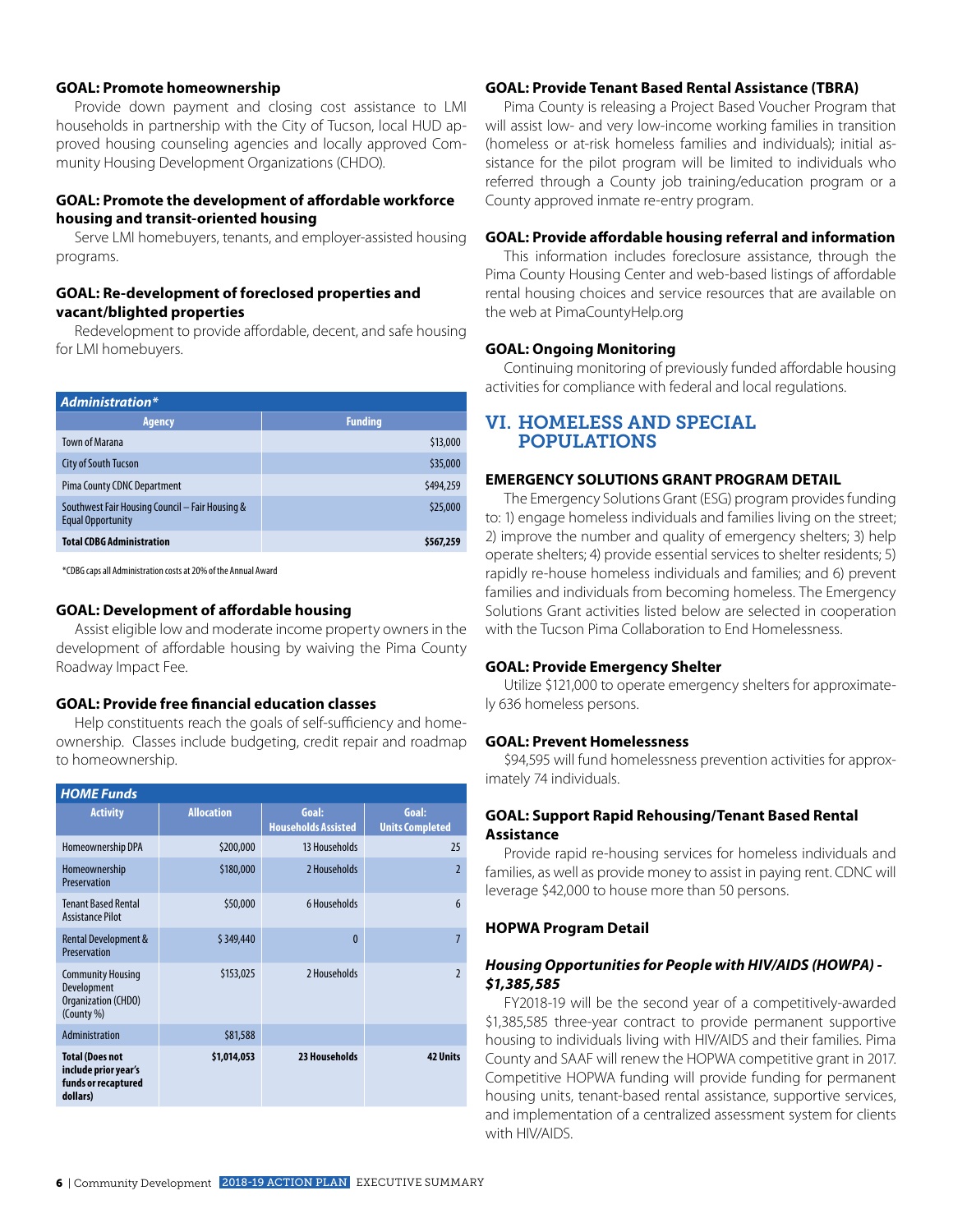#### **GOAL: Housing and Services for Special Populations**

Competitive HOPWA funding will provide funding for permanent housing units, tenant-based rental assistance, supportive services, and implementation of a centralized assessment system for clients with HIV/AIDS.

# VII. THE OUTSIDE AGENCY PROGRAM

#### **FY 2018-19 Outside Agency Program**

The Outside Agency Program provides Pima County General Funds to non-profit agencies that meet basic needs through general services and in five (5) additional categories: Community Services; Emergency Food and Clothing; Senior Support; Support Services; Shelter and Domestic Violence Services; and Youth, Young Adults and Family Support.

#### **GOAL: Community Services**

Overarching public services for the entire County.

### **GOAL: Emergency Food and Clothing**

Attending to the immediate needs of food & clothing.

### **GOAL: Senior Support**

Services for the vulnerable elderly (meals, socialization, recreation, and volunteer coordination).

# **GOAL: Support Services, Shelter and Domestic Violence Services**

Temporary shelter (for homeless, victims of domestic violence, teens, etc.); support services (case management, legal assistance, housing location assistance, etc.); and preventing homelessness among all vulnerable populations (identify, intervene and transition to permanent affordable housing).

# **GOAL: Youth, Young Adults and Family Support**

Services for vulnerable and at-risk children, youth, young adults and families.

# VIII. OTHER PROJECTS

# *Federal Emergency Management Agency (FEMA) Emergency Food & Shelter Program (EFSP) Estimate – \$411,233*

Pima County receives Federal Emergency Management Agency (FEMA) Emergency Food & Shelter Program (EFSP) resources based on the total number of unemployed people in Pima County relative to the total number of unemployed people in all eligible jurisdictions. The following FEMA funds are projected to be allocated for the coming year.

- Served Meals/Mass Feeding \$38,901 to 6 agencies
- Other Food \$39,105 to 2 agencies
- Mass Shelter \$110,679 to 2 agencies
- Other Shelter \$37,477 to 3 agencies
- Rent/Mortgage Assistance \$206,365 to 3 agencies
- Utility Assistance \$111,138 to 2 agencies
- Administration \$8,225

| <b>EMERGENCY SOLUTIONS GRANT PROGRAM DETAIL</b> |                                                                             |                                                                      |                                         |                                          |
|-------------------------------------------------|-----------------------------------------------------------------------------|----------------------------------------------------------------------|-----------------------------------------|------------------------------------------|
| <b>ESG Component</b>                            | <b>Agency</b>                                                               | <b>Program</b>                                                       | <b>ESG Funding</b><br><b>Allocation</b> | <b>ESG Goal-</b><br><b>People Served</b> |
| Emergency<br><b>Shelter</b>                     | Pima County                                                                 | <b>Emergency Motel</b><br><b>Voucher Program</b>                     | \$15,000                                | 45                                       |
| Emergency<br><b>Shelter</b>                     | Primavera<br><b>Foundation</b>                                              | Casa Paloma                                                          | \$10,000                                | 25                                       |
| Emergency<br><b>Shelter</b>                     | Primavera<br><b>Foundation</b>                                              | <b>Family Pathways</b>                                               | \$10,000                                | 30                                       |
| Emergency<br><b>Shelter</b>                     | <b>Emerge Center</b><br><b>Against Domestic</b><br>Abuse                    | Emergency<br><b>Shelter</b>                                          | \$36,000                                | 500                                      |
| Emergency<br><b>Shelter</b>                     | <b>Our Family</b><br><b>Services</b>                                        | Emergency<br><b>Shelter Services</b>                                 | \$25,000                                | 6                                        |
| Emergency<br><b>Shelter</b>                     | <b>Sister Jose</b><br><b>Women's Center</b>                                 | Emergency<br><b>Shelter</b>                                          | \$25,000                                | 30                                       |
| <b>Homeless</b><br>Prevention                   | <b>Green Valley</b><br>Assistance<br><b>Services</b>                        | <b>Homelessness</b><br>Prevention                                    | \$15,000                                | 8                                        |
| <b>Homelessness</b><br>Prevention               | <b>Interfaith</b><br>Community<br><b>Services</b>                           | <b>ESG Homelessness</b><br>Prevention                                | \$45,000                                | 14                                       |
| <b>Homeless</b><br>Prevention                   | <b>Green Valley</b><br>Assistance<br><b>Services</b>                        | <b>MAP Rapid</b><br>Rehousing                                        | \$10,000                                | 18                                       |
| <b>Rapid Re-Housing</b>                         | <b>Pima Community</b><br><b>Services</b><br>Employment &<br><b>Training</b> | Emergency<br><b>Solutions Grant</b><br><b>Homeless</b><br>Prevention | \$14,869                                | 40                                       |
| <b>ESG Program</b><br>Administration            |                                                                             |                                                                      | \$17,207                                |                                          |
|                                                 | <b>Total Persons Served Goal: 720</b><br>Total Allocations: \$233,076       |                                                                      |                                         |                                          |
| <b>Prior Year Resources</b>                     |                                                                             |                                                                      |                                         | 0                                        |
| <b>Recaptured Funds (Pending)</b>               |                                                                             | \$0                                                                  |                                         |                                          |
| <b>Total</b>                                    |                                                                             |                                                                      |                                         | \$233,076                                |

#### *NSP: Neighborhood Stabilization Program Detail - \$100,000*

A combined \$750,000 in program income for NSP1 and NSP2 is anticipated to be available during the program year. These funds will be made available in a competitive request for proposal process. Prior to converting these funds to CDBG, Pima County seeks to use NSP resources to conduct demolition activities.

# **General Obligation Bonds - \$1,649,989**

#### *Affordable Housing & Neighborhood Reinvestment Programs*

In 2018, four (4) projects were completed resulting in 117 units of new rental units using a total of \$1,649,989 in Affordable Housing GO Bonds. The Marist at Cathedral Square developed by the Foundation for Senior Living produced eighty-three (83) units. TMM Family Services developed twenty (20) rental units of senior and veteran housing. Pima County Community Land Trust developed two projects including a six (6) unit single family rental housing project and four (4) unit (fourplex) transitional housing project. County bond funds were leveraged by Arizona Low Income Housing Tax Credits, Pima County HOME funds and private equity. All projects were reviewed and recommended for funding by the Pima County Housing Commission and approved by the Pima County Board of Supervisors.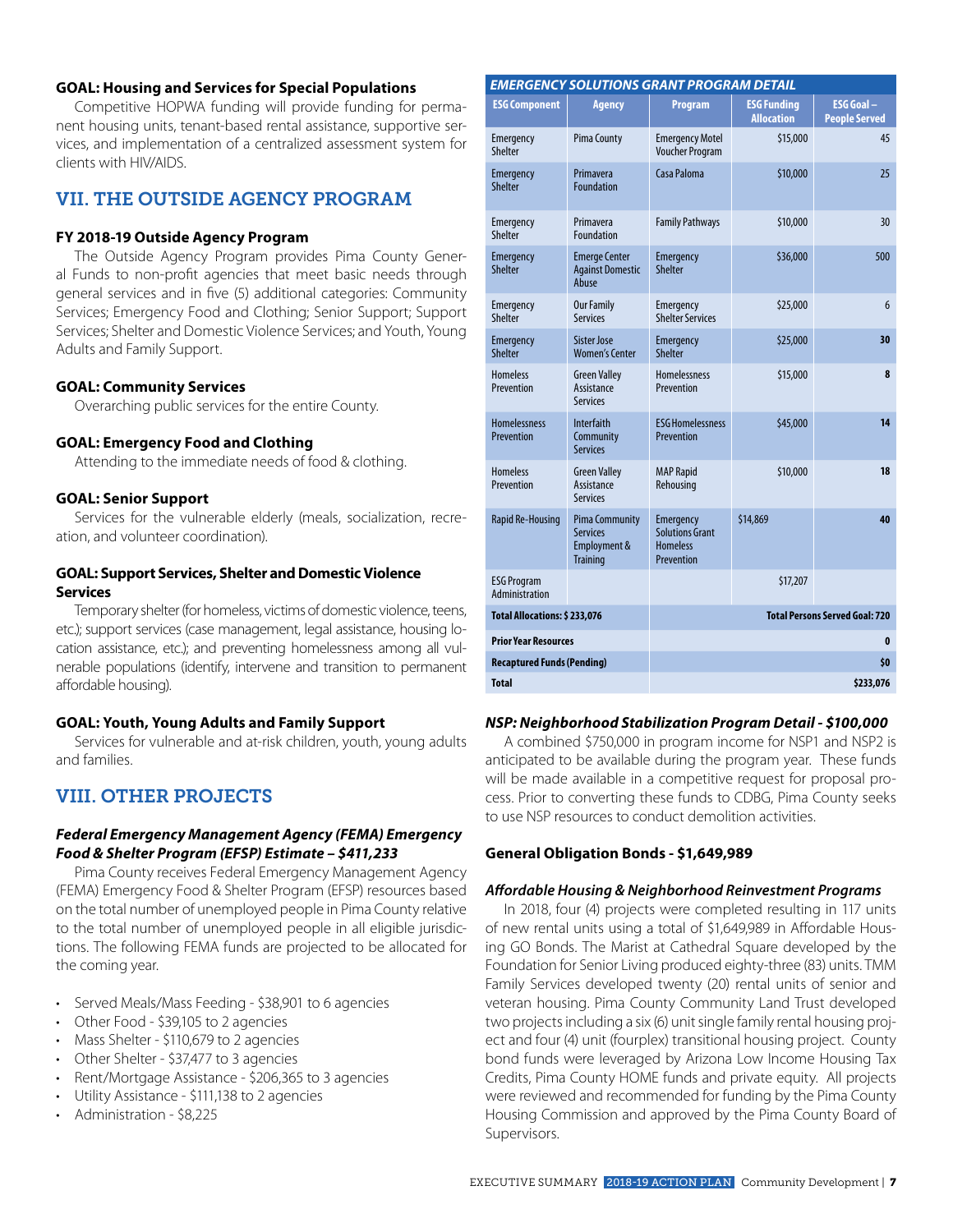In 2018, nine (9) neighborhood projects were completed resulting in community park project improvements and new street lighting installations. Another project in the City of South Tucson involving the acquisition and redevelopment of private land for use as a local park will be finished by June 30, 2019. One additional project that provides sculpture depicting local cultural heritage as part of a state transportation project is slated for completion by December 2019. All projects were recommended for funding by the Neighborhood Reinvestment Oversight Committee and approved by the Pima County Board of Supervisors. The Cities of Tucson and South Tucson, where the projects are situated, shall be responsible for the ongoing maintenance of all projects

| <b>Community Services</b>                                                                   |                                                                     |                      |
|---------------------------------------------------------------------------------------------|---------------------------------------------------------------------|----------------------|
| <b>Agency</b>                                                                               | <b>Program</b>                                                      | <b>OA Allocation</b> |
| <b>Catholic Community Services dba</b><br><b>Community Outreach Program for</b><br>the Deaf | Supporting Deaf and DeafBlind and<br><b>Hard of Hearing Persons</b> | \$40,000             |
| <b>Community Home Repair Projects of</b><br>Arizona                                         | <b>Roof Replacement Program</b>                                     | \$19,745             |
| <b>DIRECT Center for Independence</b>                                                       | <b>Counseling DIRECTions</b>                                        | \$15,000             |
| <b>Habitat for Humanity Tucson</b>                                                          | Shelter Technical Assistance &<br><b>Maintenance Support</b>        | \$35,200             |
| Jewish Family & Children's Services                                                         | HoMF                                                                | \$37,000             |
| <b>Our Family Services</b>                                                                  | <b>Center for Community Dialogue</b>                                | \$36,800             |
| Southern Arizona Aid to Visually<br>Impaired                                                | Health & Wellness Program for Blind<br><b>Seniors</b>               | \$15,400             |
| <b>Southwest Fair Housing Counsel</b>                                                       | Don't Borrow Trouble                                                | \$17,200             |
| St. Flizabeth Health Center                                                                 | Patient Centered Medical Home for<br>the Uninsured                  | \$47,100             |
| <b>Total Community Services</b>                                                             |                                                                     | \$263,445            |

# IX. SUMMARY

The program administration of HUD, CDBG, and ESG funds is an annual planning and public process guided by the priorities, goals, and objectives identified City of Tucson-Pima County HUD Five-Year Consolidated Plan; 2015-2019. The Five-Year Consolidated Plan provides the regulatory framework for funding program or project activities that implement Pima County's existing affordable housing, homeless and community development policies and programs over its five-year period. This FY 2018-19 AAP is consistent with these priorities and will administer critical funding and activities with diligence to best serve the citizens of Pima County in order to improve their health and welfare.

# **Attachment A**

# **Funding Descriptions**

#### **HUD Entitlement and Competitive Grant Resources:**

#### *1. Community Development Block Grants (CDBG):*

• Funds may be used for a variety of community development activities that meet the needs of low- and moderate-income residents. Eligible activities include funding local agencies to

| <b>Senior Support</b>                                |                                                                    |                           |
|------------------------------------------------------|--------------------------------------------------------------------|---------------------------|
| <b>Agency</b>                                        | <b>Program</b>                                                     | <b>Funding Allocation</b> |
| Administration of Resources & Choices                | <b>Flder Shelter at ARC</b>                                        | \$34,000                  |
| <b>Catholic Community Services of</b><br>Southern A7 | <b>Quincie Douglas Breakfast</b>                                   | \$27,900                  |
| <b>Interfaith Community Services</b>                 | <b>Special Diet Meals for At-Risk</b><br><b>Seniors</b>            | \$22,700                  |
| <b>Interfaith Community Services</b>                 | <b>Transportation Services for At-Risk</b><br><b>Seniors</b>       | \$22,700                  |
| Mobile Meals of Southern A7                          | Home-Delivered, Medically-Tailored<br>Meals for Low Income Seniors | \$23,000                  |
| St. Luke's in the Desert                             | St. Luke's Senior Dietary Program                                  | \$21,200                  |
| <b>YWCA of Southern AZ</b>                           | <b>HNS Las Comadritas</b>                                          | \$23,100                  |
| <b>Total Senior Services</b>                         |                                                                    | \$174,600                 |

| <b>Support Services, Shelter &amp; Domestic Violence</b>                                     |                                                                                        |                           |  |
|----------------------------------------------------------------------------------------------|----------------------------------------------------------------------------------------|---------------------------|--|
| <b>Agency</b>                                                                                | <b>Program</b>                                                                         | <b>Funding Allocation</b> |  |
| <b>Catholic Community Services dba Pio</b><br>Decimo Center                                  | <b>Case Management for Homeless</b><br><b>Families &amp; Pio Decimo Center Clients</b> | \$40,700                  |  |
| <b>Interfaith Community Services</b>                                                         | <b>Eastside Financial Assistance</b>                                                   | \$17,300                  |  |
| International Rescue Committee in<br>Tucson                                                  | Refugee Housing & Family Support                                                       | \$15,000                  |  |
| <b>Our Family Services</b>                                                                   | <b>Common Unity Program</b>                                                            | \$24,500                  |  |
| <b>Our Family Services</b>                                                                   | <b>Family Emergency Shelter</b>                                                        | \$39,000                  |  |
| <b>Primavera Foundation</b>                                                                  | Casa Paloma                                                                            | \$26,700                  |  |
| <b>Primavera Foundation</b>                                                                  | <b>HIP Support Services</b>                                                            | \$29,600                  |  |
| <b>Primavera Foundation</b>                                                                  | <b>Supportive Housing Program</b>                                                      | \$35,900                  |  |
| Southern AZ AIDS Foundation                                                                  | <b>SAAF Anti-Violence Project</b>                                                      | \$24,300                  |  |
| <b>The Salvation Army</b>                                                                    | <b>Emergency Motel Vouchers</b>                                                        | \$15,000                  |  |
| <b>TMM Family Services</b>                                                                   | <b>Case Management for Emergency</b><br>Housina                                        | \$15,700                  |  |
| <b>Tucson Center for Women &amp; Children</b><br>dba Emerge Center Against Domestic<br>Abuse | <b>Comprehensive Domestic Abuse</b>                                                    | \$111,900                 |  |
| <b>Tucson Urban League</b>                                                                   | <b>TUL Utility and Rental Assistance</b><br>Program                                    | 31,000                    |  |
| <b>International Rescue Committee</b>                                                        | Refugee Early Employment Program                                                       | 15,000                    |  |
| The Salvation Army                                                                           | <b>Hospitality House</b>                                                               | 15,000                    |  |
| <b>Total Support Services, Shelter, DV</b>                                                   |                                                                                        | \$456,600                 |  |

provide needed public services, economic development, and housing programs. In addition, CDBG also primarily funds capital community public facilities, infrastructure and housing type projects. Each programed activity must meet one of three federal HUD National Objectives:

- Directly benefit low-and moderate-income persons;
- Prevent or eliminate Slum and Blight; or
- Meet an urgent, emergency, community need.
- In addition to meeting a National Objective, CDBG programs and projects must address one of the following goals and objectives established in City of Tucson-Pima County Five-year Consolidated Plan to be considered for funding as listed below: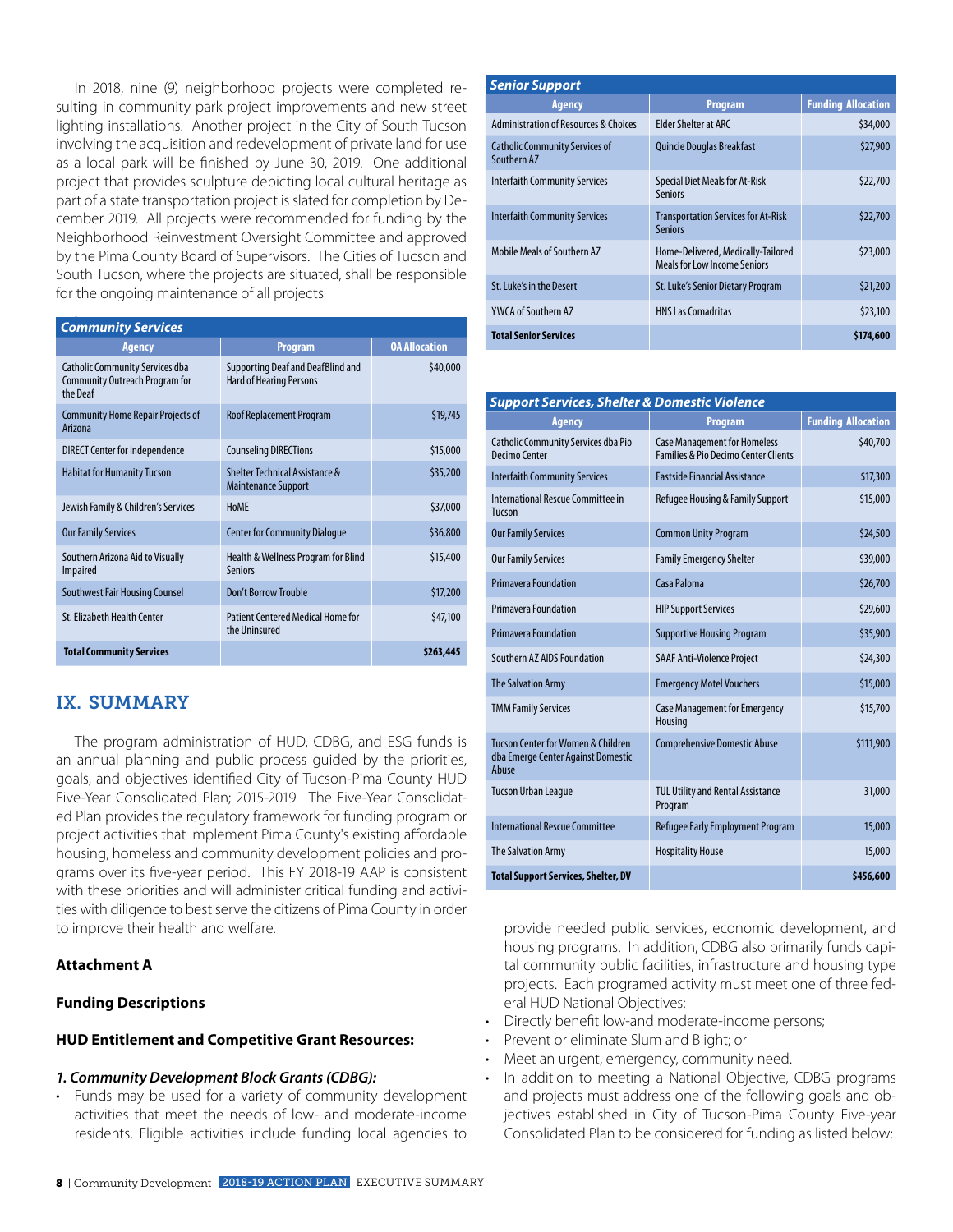- Rehabilitation, Emergency Repair & Weatherization Owner Occupied
- Human/Public Services
- Community Facilities & Infrastructure, including Improvements to housing facilities
- Demolition of Unsafe Vacant Structures
- Economic Development, including Commercial Structure Rehabilitation
- Brownfields Remediation–Clearance & Demolition

| <b>Youth, Young Adult and Family Support</b>                       |                                                    |                           |  |
|--------------------------------------------------------------------|----------------------------------------------------|---------------------------|--|
| <b>Agency</b>                                                      | <b>Program</b>                                     | <b>Funding Allocation</b> |  |
| Arivaca Action Center, Inc.                                        | <b>Arivaca Action Center</b>                       | \$15,000                  |  |
| Arizona Youth Partnership                                          | Rural Marana Afterschool Program                   | \$23,800                  |  |
| Arizona's Children Association                                     | <b>Family Education &amp; Support Services</b>     | \$23,500                  |  |
| <b>Catholic Community Services dba Pio</b><br><b>Decimo Center</b> | <b>Childcare for the Working Poor</b>              | \$104,100                 |  |
| Chicanos Por La Causa                                              | <b>Youth Prevention &amp; Education</b><br>Program | \$19,700                  |  |
| <b>Child &amp; Family Resources</b>                                | <b>Pima County Healthy Families</b>                | \$40,700                  |  |
| <b>Girl Scouts of Southern AZ</b>                                  | Adelante Jovencitas/Foster Care                    | \$23,400                  |  |
| <b>International Rescue Committee in</b><br><b>Tucson</b>          | Refugee Early Employment Program                   | \$17,900                  |  |
| <b>International Sonoran Desert Alliance</b>                       | Ajo Las Artes GED & Jobs Program                   | \$45,100                  |  |
| Jewish Family & Children's Services                                | <b>Project Safe Place</b>                          | \$25,000                  |  |
| <b>Make Way for Books</b>                                          | <b>The Story Project</b>                           | \$16,600                  |  |
| <b>Pima Prevention Partnership</b>                                 | Pima County Teen Court                             | \$26,900                  |  |
| Southern AZ AIDS Foundation                                        | Arizona Life Links for Youth                       | \$39,000                  |  |
| <b>Southern AZ AIDS Foundation</b>                                 | <b>Eon Youth Program</b>                           | \$26,400                  |  |
| Tu Nidito Children & Family Services                               | <b>Children to Children</b>                        | \$20,900                  |  |
| Tu Nidito Children & Family Services                               | Pathways                                           | \$20,000                  |  |
| <b>Tucson Urban League</b>                                         | <b>Financial Empowerment Center</b>                | \$32,900                  |  |
| <b>Tucson Urban League</b>                                         | <b>Project YES</b>                                 | \$34,800                  |  |
| Youth On Their Own                                                 | <b>Monthly Stipend Program</b>                     | \$75,100                  |  |
| <b>YWCA of Southern AZ</b>                                         | <b>Women's Counseling Network</b>                  | \$19,000                  |  |
| <b>Total Youth, Young Adult and Family</b><br>Support              |                                                    | \$649,800                 |  |

# *2. Emergency Solutions Grant (ESG):*

- Planned activities are programed to address homelessness in direct consultation with the local HUD Continuum of Care (CoC), Tucson Planning Council for the Homeless (TPCH). In addition, Pima County staff coordinates with the City of Tucson to ensure respective ESG resources are provided to most effectively address each jurisdiction's homelessness goals and objectives set forth in the Consolidated Plan. Pima County's non-administrative and HMIS related ESG funded activities include:
- Street Outreach, Support Services and Case Management
- Emergency Shelter Operations, Maintenance and Essential Services
- Homeless Prevention
- Rapid Rehousing

## *3. HOME Investment Partnership Program (HOME):*

Resources are utilized in consortium planning with the City of Tucson to fund affordable housing programs and projects that assist low- and moderate-income persons. Planned Pima County initiatives include; but are not limited to:

- Homebuyer down payment assistance
- Acquisition, renovation and sale of single-family homes
- Owner-occupied and rental housing rehabilitation
- Land acquisition, and new affordable housing construction
- Tenant-based rental assistance, i.e. rental vouchers

# *4. Housing Opportunities for Persons with HIV/AIDS (HOPWA):*

Unlike CDBG, ESG, and HOME, HOPWA is a three-year competitive grant. The HOPWA grant provides supportive services and case management; operations and maintenance funds for permanent housing units; tenant based rental assistance; and other resources to administer activities. Most importantly HOPWA funds directly assist Pima County in addressing its associated Consolidated Plan Goal by providing housing and services for people with HIV/AIDS and other special populations.

### *5. Neighborhood Stabilization Program (NSP):*

NSP program income may be used for acquisition and rehabilitation of foreclosed properties, down-payment assistance or redevelopment of vacant land.

# **Other Federal, State, and Local Resources**

# *1. US Federal Emergency Management Agency (FEMA), Emergency Food & Shelter Program (EFSP):*

Pima County administers and facilitates the distribution of available FEMA EFSP funds via a "Local Board" to local agencies and respective programs that meet the emergency food and shelter needs of families experiencing a crisis. These FEMA funds may provide significant leverage or match for many HUD-funded activities.

# *2. US Environmental Protection Agency, Community-Wide Assessment Grant (EPA Brownfields):*

EPA Brownfields funds are highly competitive. Pima County was fortunate to secure funding to assist public and private property owners with environmental site assessment grants to stimulate joint economic development revitalization efforts along neglected commercial / industrial corridors. EPA Brownfields funds will also assist with community outreach, public participation and planning efforts needed to develop infill incentive districts as identified in Pima County's PimaProspers Comprehensive Plan Update. Finally, EPA Brownfield funds will directly match applicable CDBG brownfields; demolition and clearance; and, commercial façade improvement activities 1 to 1.

#### *3. Outside Agency Program*

Outside Agency utilizes general funds nonprofit agencies that meet basic needs in five (5) categories: Community Services; Emergency Food and Clothing; Senior Services; Support Services; Shelter and Domestic Violence; and Youth, Young Adult, and Family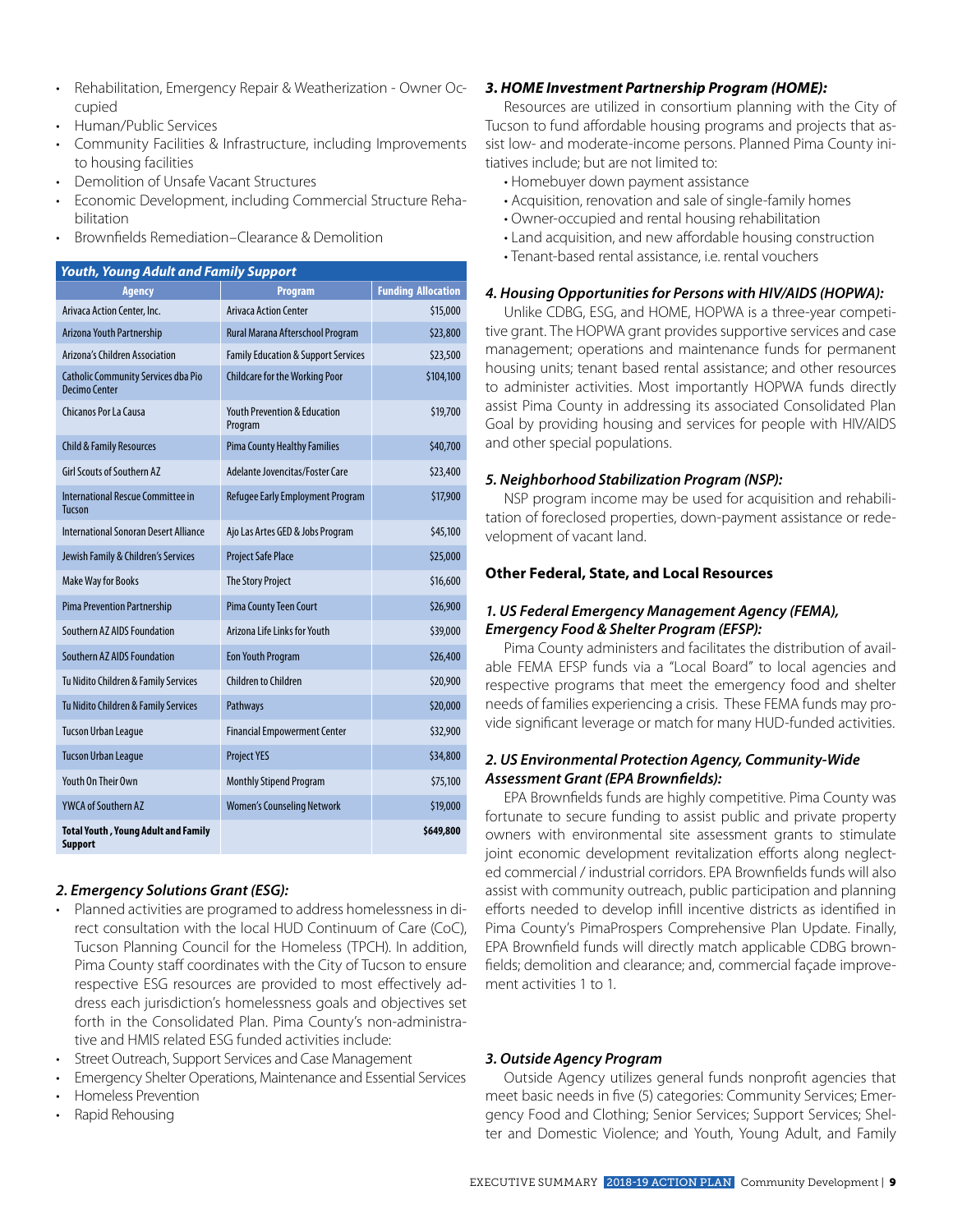Support. It is important to note that the Outside Agency program typically leverages or provides match for Pima County CDBG and ESG-funded programs.

# *4. General Obligation (GO) Bond Resources*

General Obligation (GO) Bonds may be used to expand homeownership opportunities and provide access to affordable housing for low-income residents of Pima County. Voters overwhelmingly rejected this important source of local funding included in the ballot election. This result limits the county's ability to leverage other state, federal and local funding sources for affordable housing and neighborhood reinvestment.

### **Home Repair and Weatherization Resources**

The Pima County Home Repair Program provides grant assistance to low-income homeowners who live in unincorporated Pima County, City of South Tucson, Marana, Sahuarita and Oro Valley. Conventional and manufactured homes that are eligible for rehabilitation may include repair or replacement of roofs, heating and cooling systems, septic systems, and other major systems such as electrical, gas and water. Pima County or one of its nonprofit or local government partners inspects the home, prepares a cost estimate of work to be performed, and hires licensed contractors. Upon

completion of the repairs, a final inspection and walk through with the homeowner is conducted. The Home Repair and Weatherization Program utilizes the following federal, state, and local funds listed below to support weatherization and home repair activities in unincorporated Pima County and within the City of South Tucson and the twons of Marana, Oro Valley and Sahuarita.

- **• US Department of Energy (DOE):** provides grants to perform essential home repairs and improve energy efficiency in low-income homes.
- **• US Health and Human Services, Low Income Home Energy Assistance Program (LIHEAP):** Federal resources designed to keep families safe and healthy through assistance with energy costs.
- **• Southwest Gas (SWG):** Provides weatherization services, including insulation to increase efficiency in homes.
- **• Tucson Electric Power (TEP):** Repair of electrical systems.
- **• Trico Energy Co-op (Trico):** Provides home improvements and weatherization services within the Trico service area**.**

# **Attachment B**

| <b>FY 2018</b><br><b>Income Limit</b><br><b>Category</b> | <b>Persons in Family</b> |        |        |        |        |        |        |        |
|----------------------------------------------------------|--------------------------|--------|--------|--------|--------|--------|--------|--------|
|                                                          |                          |        |        |        |        |        | с      | 8      |
| Very low (%50)<br>income $limits(s)$                     | 21,250                   | 24,250 | 27,300 | 30,300 | 32,750 | 35,150 | 37,600 | 40,000 |
| <b>Extremely Low</b><br>Income Limits (\$)               | 12,750                   | 16,460 | 20,780 | 25,100 | 29,420 | 33,740 | 37,600 | 40,000 |
| Low (80%) Income<br>Limits                               | 33,950                   | 38,800 | 43,650 | 48,500 | 52,400 | 56,300 | 60,150 | 64,050 |

#### **FY 2018 Income Limits Summary**

note: Pima County is part of the Tucson, AZ MSA, so all information presented here applies to all of the Tucson, AZ MSA.

The Tucson, AZ MSA contains the following areas: Pima County, AZ;

#### Source: Figures as published by HUD

https://www.huduser.gov/portal/datasets/il/il2018/2018summary.odn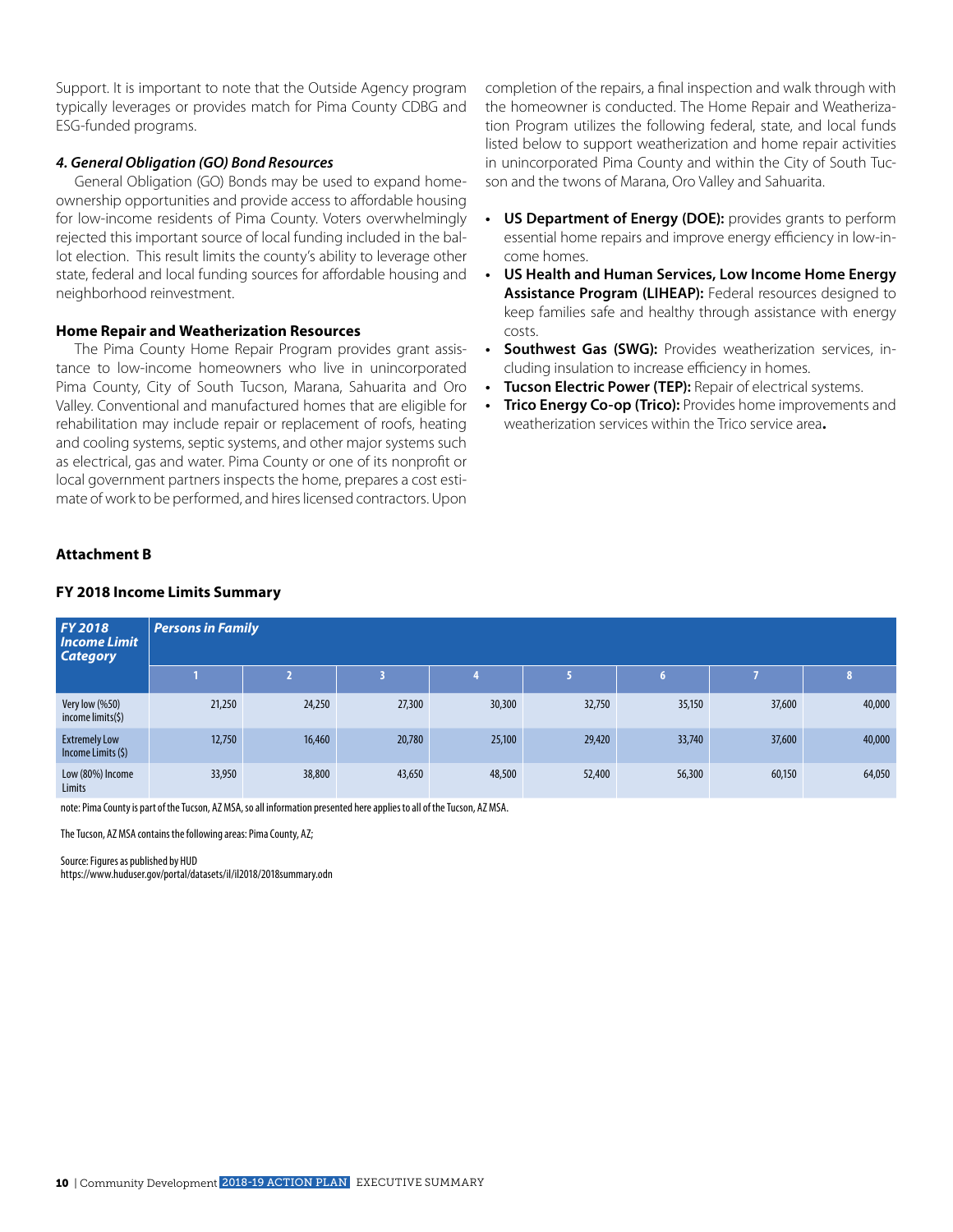